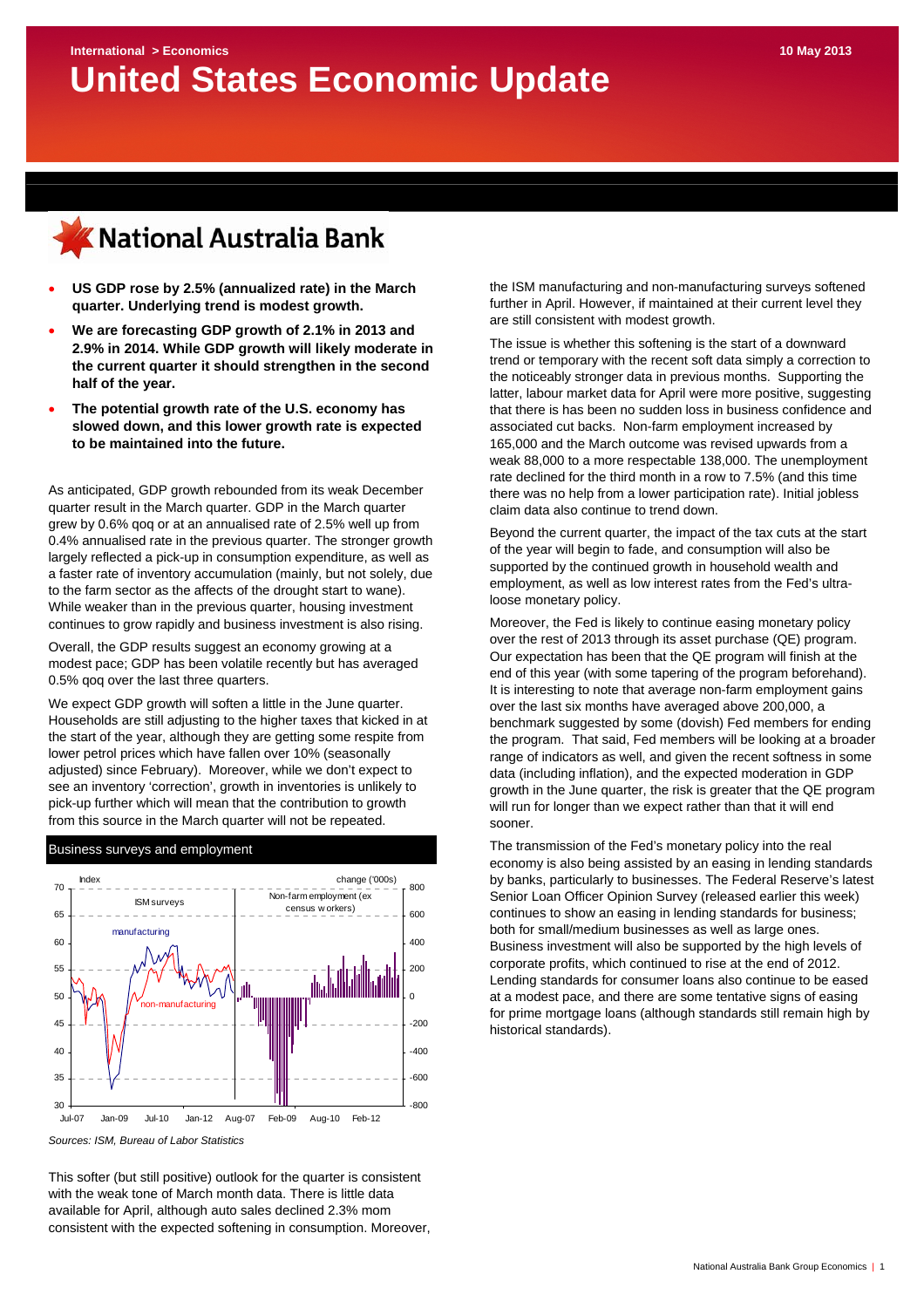### Lending standards continue ease, supporting activity



*Source: Federal Reserve* 

The rapid growth in housing construction is also expected to continue. New home sales increased by over 10% in the March quarter, and the continuing recovery in the labour market will further encourage household formation and in turn activity. This will also be supported by low mortgage interest rates. With the inventory of new-homes (and existing homes on the market) low this will translate into additional construction.

The world economy is likely to improve in the second half of 2013 and into 2014 supporting exports, notwithstanding the recent appreciation in the US dollar.

Federal fiscal policy, however, will be a drag on growth for some time to come. With the suspension of the debt limit scheduled to end this month, attention will soon turn to how policy makers will deal with this issue (which won't come to a head until around August). A risk to our forecast is that the debt limit is not addressed in a timely or orderly manner, leading to a repeat of the confidence sapping debt limit debate of 2011.

In summary, we expect that the drawn-out recovery seen to-date will continue. While GDP growth will likely moderate in the current quarter it should strengthen in the second half of the year. As a result GDP growth is forecast to be 2.1% in 2013 and 2.9% in 2014.

### **Long-run growth potential**

Turning away from the vagaries of the monthly data flow, an issue for the U.S. is how fast it will be able to grow over the next decade and beyond. This is important for a number of reasons. This not only includes the prospects for standard of living improvements but also for fiscal management – faster growth will make managing down the currently high federal government debt levels easier. While still years away, it may also affect the level at which interest rates settle once monetary policy moves from being ultraeasy to more neutral.

<span id="page-1-0"></span>While most economic commentary in the press tends to be about 'demand' – budget cuts and tax increases, consumer and business spending – and measures to stimulate demand (low interest rates, QE) an economy's long-term growth is more about supply. That is, the productive capacity of a nation. A simple way to think about it is that supply will depend on the number of people working (and how long they work in the day), the amount of capital they use (computers, machinery, factories etc), and how effectively the capital and labour is used (productivity).

A potentially pessimistic long-term scenario for productivity was put-forward in a paper by Robert Gordon last year. Gordon argued that future growth is not assured, and that the rapid progress in the last 250 years might turn out to be a unique event rather than a permanent feature. According to Gordon, key drivers of productivity over this period were two industrial revolutions (1750-1830 steam engines, rail roads, cotton spinning; 1870- 1900, electricity, internal combustion engine and running water/indoor plumbing) and, less importantly, an IT revolution. According to Gordon the full pass through of the industrial revolutions took around 100 years. After 1970 productivity slowed because most of the ideas had been largely implemented. He sees the computer and internet revolution as occurring from 1960 to the late 1990s and that its contribution to productivity improvement has already started to 'wither away'. More recent IT developments are discounted on the grounds they are focussed on entertainment/communications rather than productivity.

As a result, while he sees ongoing innovation as continuing its impact on productivity will be smaller. Moreover, he identifies a number of headwinds which will worsen the underlying problem. These include demography, rising inequality, outsourcing of jobs overseas, problems with the education system, environmental regulations and taxes and the overhang of consumer and government debt.

The bottom line of this story is shown in the chart below – GDP per capita has been declining since the 1950s and if it continues along this trajectory it could be as low as 0.2%.

Growth in real GDP per capita, 1300-2100,

### Future US Growth Slowdown?

Figure 2



*confronts the six headwinds, CPER Policy Insight No. 63* 

Not surprisingly, Gordon's thesis has generated a lot of discussion, including many dissenting views. For example, one alternative view is that the most important event was the invention of the printing press by Gutenberg which facilitated the spread of ideas and their incorporation into the economy and that the internet has taken this another step<sup>[1](#page-1-0)</sup>.

GDP per capita is a poor measure of productivity as it is distorted by demographic affects. The chart below compares GDP per capita with non-farm business labour productivity since the 1950s. While growth in GDP per capita has been falling since the 1960s, productivity improved over the last two decades.

Cochrane, J., Gordon on Growth, 29 August 2012 (http://johnhcochrane.blogspot.com.au/2012/08/gordon-on-growth.html)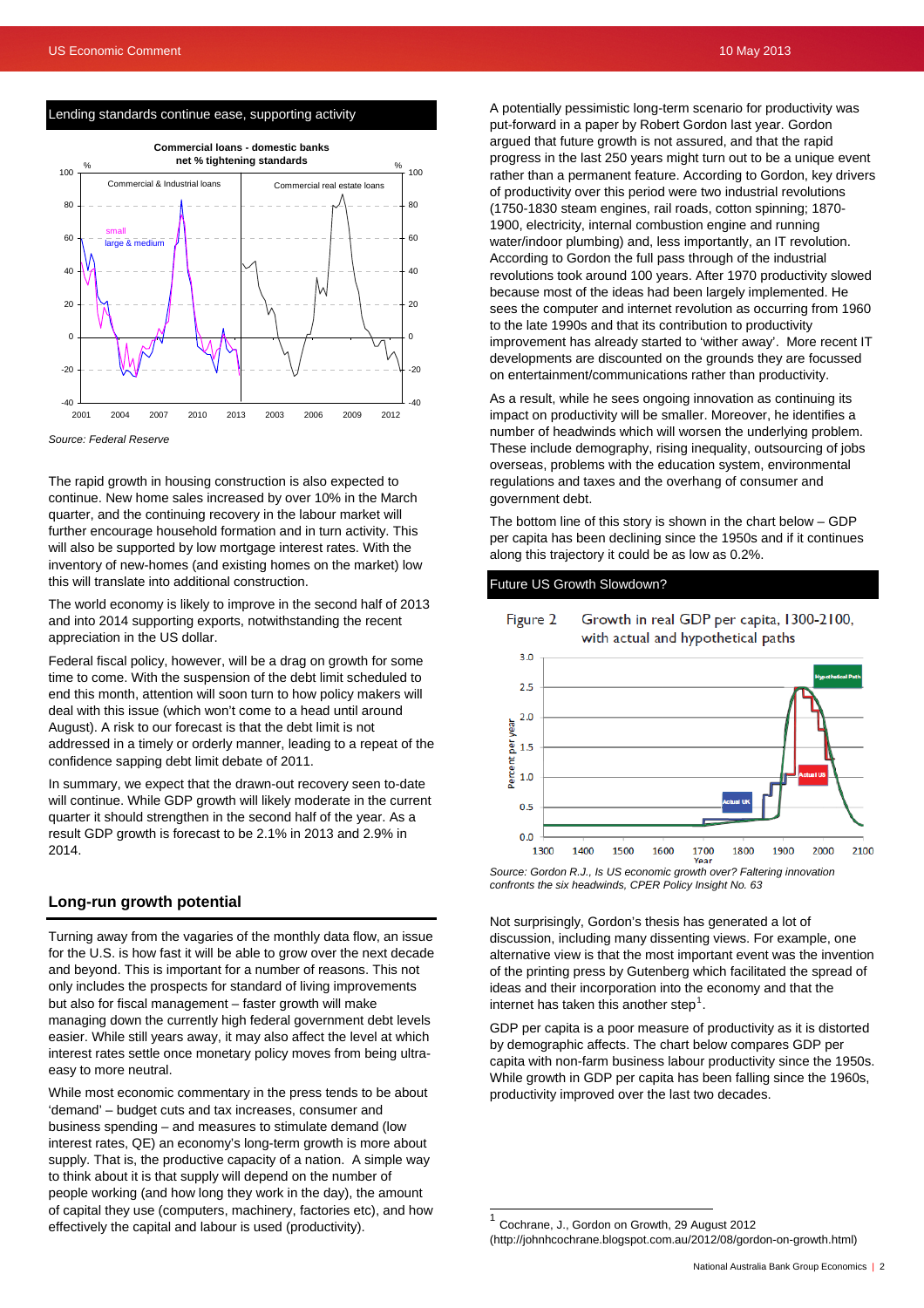### Labour productivity has improved in recent decades



#### *Source: BEA, BLS. Note the '2000s' period covers 2000 to 2012.*

While the recent improvement in productivity may be attributable to the IT revolution – and it is unclear how much longer this will run - there is something almost Malthusian about the Gordon view. Rather than running out of food we are running out of (big) ideas for improvement. In advance it is hard to tell what the next big idea will be (nanotechnology, 3d printing?) but this doesn't mean there won't be one.

Moreover, it also discounts the cumulative benefits of lots of 'small' ideas. For example, developments in horizontal drilling and hydraulic fracturing have allowed the development of shale gas fields that were previously uneconomical to produce<sup>[2](#page-2-0)</sup>. The resulting increase in energy production has lowered natural gas prices in the United States. As a result, not only has there been a boost to the states where the exploration and drilling activity is occurring but energy-intensive sectors of the economy are also benefiting. Actually, hydraulic fracturing itself is not new at all, as it was first used by Stanolind Oil in the late 1940s<sup>[3](#page-2-1)</sup>; suggesting that writing-off the benefits of the still underway IT revolution as already over is highly speculative.

While we think the Gordon scenario is unduly pessimistic, it serves as a useful warning that future growth should not be taken for granted. Moreover, for different reasons, it is clear that there has been a slowdown in U.S. growth potential. The key factors behind this are firstly demographic changes (which will persist) as well as a slowdown in capital accumulation (which will likely be more temporary).

Population growth in the last few years has declined to a rate (0.7% per annum) not seen since the 1930s. Of course, the slow growth in the 1930s likely reflected the impact of the Great Depression, and the recent slowdown in population growth may similarly reflect the impact of the recent recession and still high unemployment. Nevertheless, population projections by the Census Bureau suggest that population growth has likely moved to a permanently lower level.

Moreover, changes in the composition of the population have major implications for potential growth in the labour force. From the 1960s through to the 1980s, the working age population (15 years and older) increased at a noticeably faster rate than the total population. However, this differential has narrowed in recent decades.

### Major demographic and workforce changes over time



 *Source: Bureau of Labor Statistics, Bureau of Economic Analysis, Census Bureau* 

From the late 1960s through to the 1990s there was also an increase in the participation rate, reflecting the significant increase in female participation over this period. The participation rate measures the proportion of the working age population in work or looking for work. This process came to an end in the late 1990s, and since then overall participation has trended down. Reasons for this include an increasing proportion of young adults studying and population aging (as workers 55 or more years old have the lowest participation rate) and an end to the trend rise in female participation. Some of the recent deterioration in the participation rate reflects the lingering impact of the recession, as those unable to get a job get discouraged and stop looking. Nevertheless, the underlying trend is for a decline in the participation rate.

To illustrate the implications of these demographic and workforce participation trends, we have projected future labor force growth using Census Bureau population projections (by age) and assuming the participation rate for each age group in the future will equal an average of the end 2006 and end 2012 participation rates<sup>[4](#page-2-1)</sup>. Projections prepared using these assumptions show that over the next decade or so the labour force growth rate will continue to slow.

### Labour force growth is on a downward trend



*Sources: Census Bureau, Bureau of Labor Statistics, NAB* 

 $\overline{\phantom{a}}$ 

The other factor that is currently a headwind to potential growth is the slowdown in the capital stock. The reductions in business investment and housing construction that accompanied the recession lowered growth in private sector fixed asset capital stock to its lowest level since WWII (when resources were moved

<span id="page-2-1"></span><span id="page-2-0"></span> $2$  http://www.eia.gov/energy\_in\_brief/article/about\_shale\_gas.cfm <sup>3</sup> Montgomery C., Smith B., Hydraulic Fracturing, History of Enduring Technology, JPT, December 2010

 $4$  This is an attempt to remove some of the cyclical or recession induced decline from the current participation rate.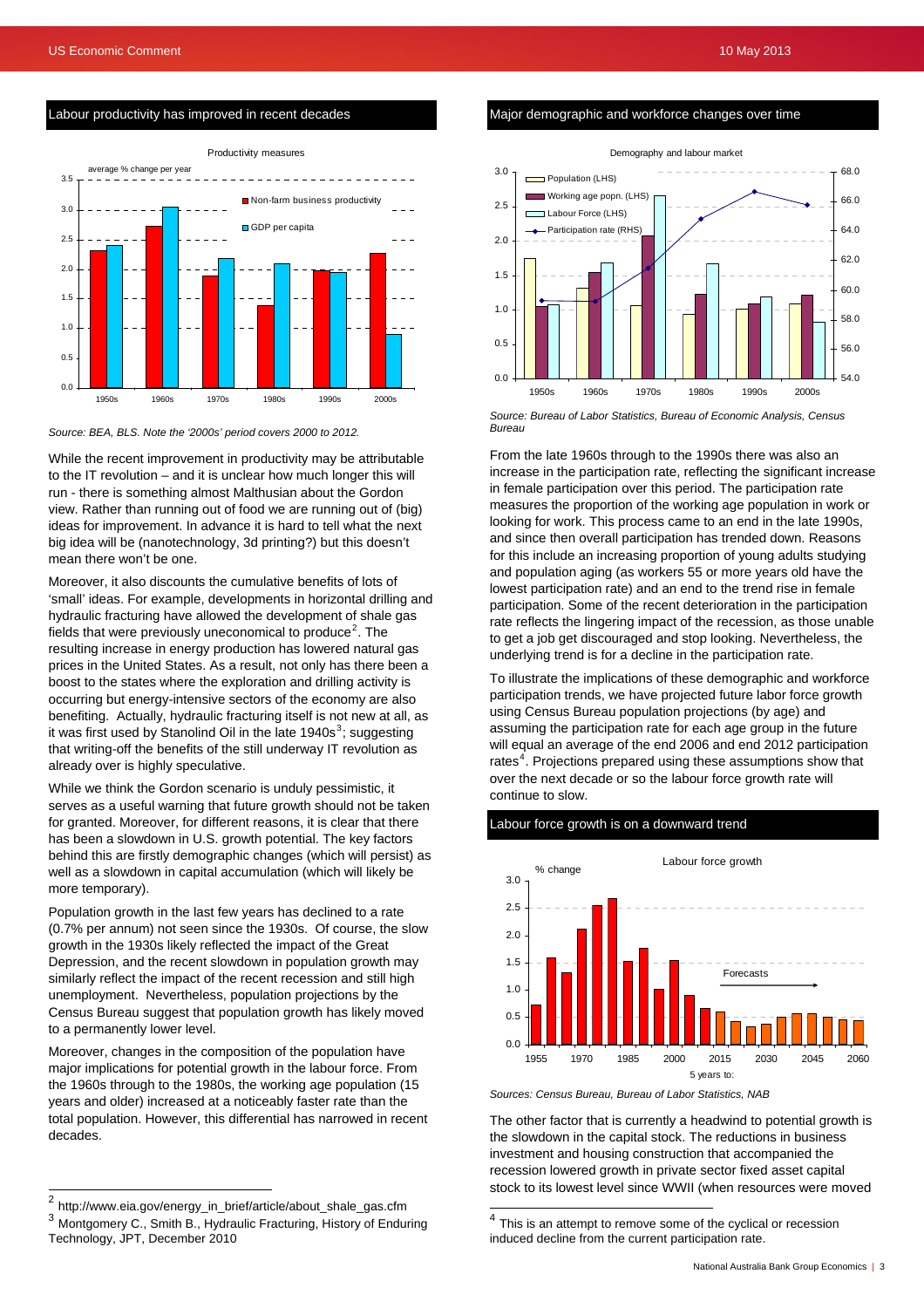out of the private sector and into government). Data are only available to 2011 but growth in fixed asset investment in 2012 suggests that the capital stock growth rate recovered further in that year, and this is projected to continue over coming years.

### Recession induced slowdown in capital stock



One of the most widely used estimates of US potential growth is that produced by the Congressional Budget Office (CBO). Its latest projection is for potential GDP growth of 2.2% p.a. over the next ten years similar to that of the preceding decade but down on the 3% potential growth rates over the 1970s to 1990s. Factors contributing to the slowdown over the next ten years can be seen in its decomposition of the non-farm business sector's potential growth (which is higher than the overall GDP expectation). For this sector, the major factor pushing potential growth down (relative to past experience) is a decline in the labour force (measured by total hours worked), with a smaller decline in capital inputs. In contrast, productivity growth is broadly unchanged (measured by total factor productivity or TFP).

### CBO estimates of potential business sector GDP have fallen



*Source: Congressional Budget Office* 

To sum up, the potential growth rate of the U.S. economy has slowed down, and this lower growth rate is expected to be maintained into the future. A major factor contributing to this is demographic change, although the impact of the recession on capital investment has also had an effect. Of course, in the shortterm the economy can grow at a faster rate than 'potential' as there is a lot of spare capacity (illustrated by a still high unemployment rate).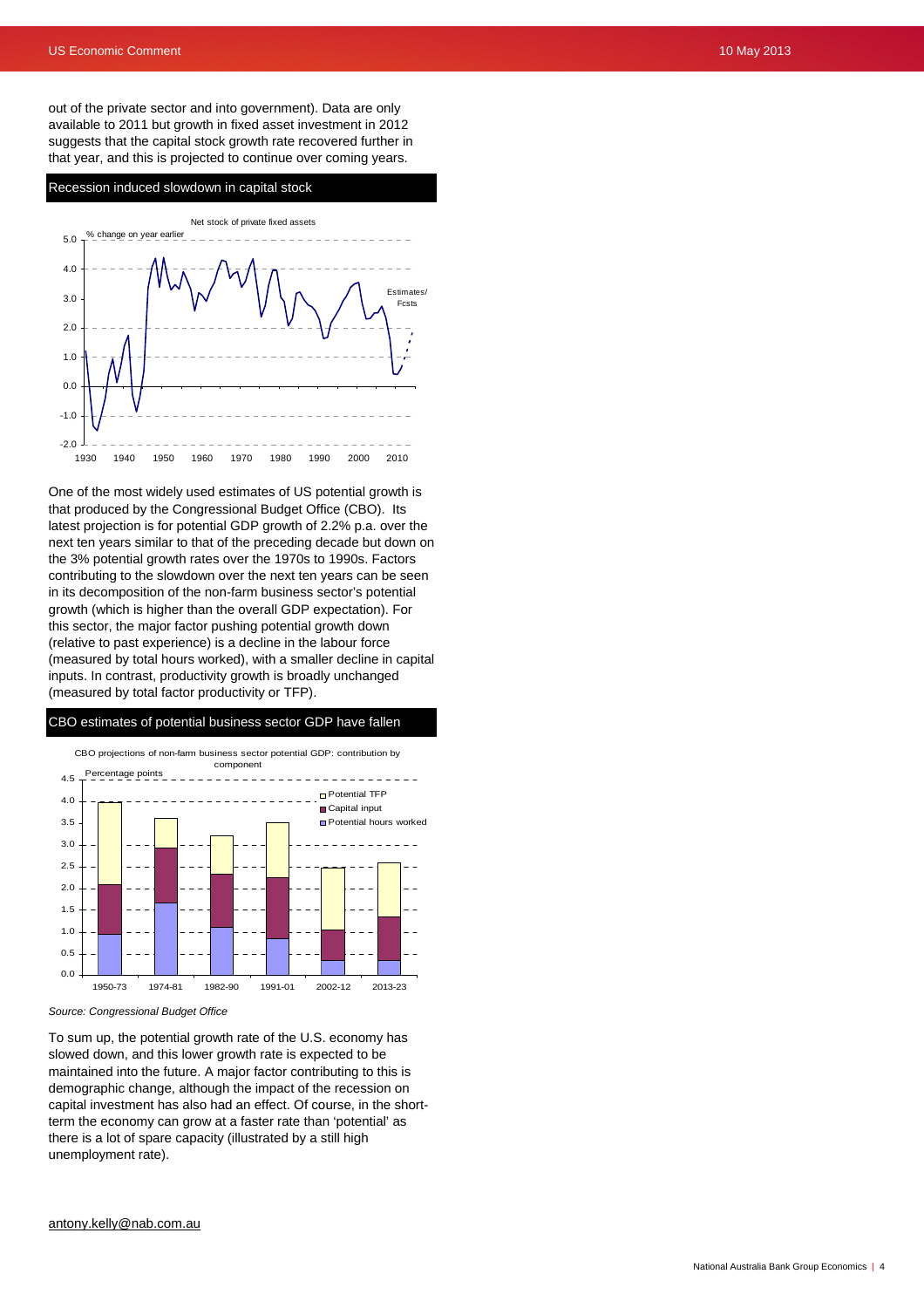٠

| <b>US Economic &amp; Financial Forecasts</b> |                     |           |                  |        |                  |        |        |                |        |        |        |                |        |        |
|----------------------------------------------|---------------------|-----------|------------------|--------|------------------|--------|--------|----------------|--------|--------|--------|----------------|--------|--------|
|                                              | Year Average Chng % |           |                  |        | Quarterly Chng % |        |        |                |        |        |        |                |        |        |
|                                              |                     |           |                  |        | 2012             |        | 2013   |                |        |        | 2014   |                |        |        |
|                                              | $\frac{1}{2}$ 2011  |           | "2012"2013"2014" |        | Q3               | Q4     | Q1     | Q <sub>2</sub> | Q3     | Q4     | Q1     | Q <sub>2</sub> | Q3     | Q4     |
| <b>US GDP and Components</b>                 |                     |           |                  |        |                  |        |        |                |        |        |        |                |        |        |
| <b>Household Consumption</b>                 | 2.5                 | 1.9       | 2.3              | 2.6    | 0.4              | 0.5    | 0.8    | 0.5            | 0.6    | 0.6    | 0.7    | 0.7            | 0.7    | 0.7    |
| Private fixed investment                     | 6.6                 | 8.7       | 7.5              | 9.0    | 0.2              | 3.3    | 1.0    | 2.3            | 2.4    | 2.3    | 2.2    | 2.1            | 2.0    | 2.0    |
| Government Spending                          | $-3.1$              | $-1.7$    | $-2.6$           | $-0.7$ | 1.0              | $-1.8$ | $-1.0$ | $-0.6$         | $-0.4$ | $-0.2$ | $-0.1$ | $-0.1$         | $-0.1$ | $-0.1$ |
| Inventories*                                 | $-0.2$              | 0.1       | 0.1              | 0.0    | 0.1              | $-0.3$ | 0.3    | 0.0            | 0.0    | 0.0    | 0.0    | 0.0            | 0.0    | 0.0    |
| Net Exports*                                 | 0.1                 | 0.1       | 0.0              | $-0.1$ | 0.1              | 0.1    | $-0.1$ | 0.0            | 0.0    | 0.0    | 0.0    | 0.0            | 0.0    | 0.0    |
| <b>Real GDP</b>                              | 1.8                 | 2.2       | 2.1              | 2.9    | 0.8              | 0.1    | 0.6    | 0.5            | 0.7    | 0.7    | 0.7    | 0.7            | 0.7    | 0.7    |
| US Other Key Indicators (end of period)      |                     |           |                  |        |                  |        |        |                |        |        |        |                |        |        |
| PCE deflator-headline                        |                     | $(yoy\%)$ |                  |        |                  |        |        |                |        |        |        |                |        |        |
| Headline                                     | 2.5                 | 1.6       | 0.9              | 1.7    | 0.4              | 0.4    | 0.2    | 0.1            | 0.2    | 0.3    | 0.4    | 0.4            | 0.4    | 0.5    |
| Core                                         | 1.7                 | 1.5       | 1.2              | 1.8    | 0.3              | 0.3    | 0.3    | 0.3            | 0.3    | 0.3    | 0.4    | 0.5            | 0.5    | 0.5    |
| Unemployment Rate (%)                        | 8.7                 | 7.8       | 7.4              | 6.9    | 8.0              | 7.8    | 7.7    | 7.6            | 7.5    | 7.4    | 7.2    | 7.1            | 7.0    | 6.9    |
| US Key Interest Rates (end of period)        |                     |           |                  |        |                  |        |        |                |        |        |        |                |        |        |
| <b>Fed Funds Rate</b>                        | 0.25                | 0.25      | 0.25             | 0.3    | 0.25             | 0.25   | 0.25   | 0.25           | 0.25   | 0.25   | 0.25   | 0.25           | 0.25   | 0.25   |
| 10-year Bond Rate                            | 1.98                | 1.72      | 2.50             | 3.25   | 1.72             | 1.72   | 1.96   | 1.90           | 2.25   | 2.50   | 2.50   | 2.75           | 3.00   | 3.25   |

 **Source: NAB Group Economics**

 **\*Contribution to real GDP**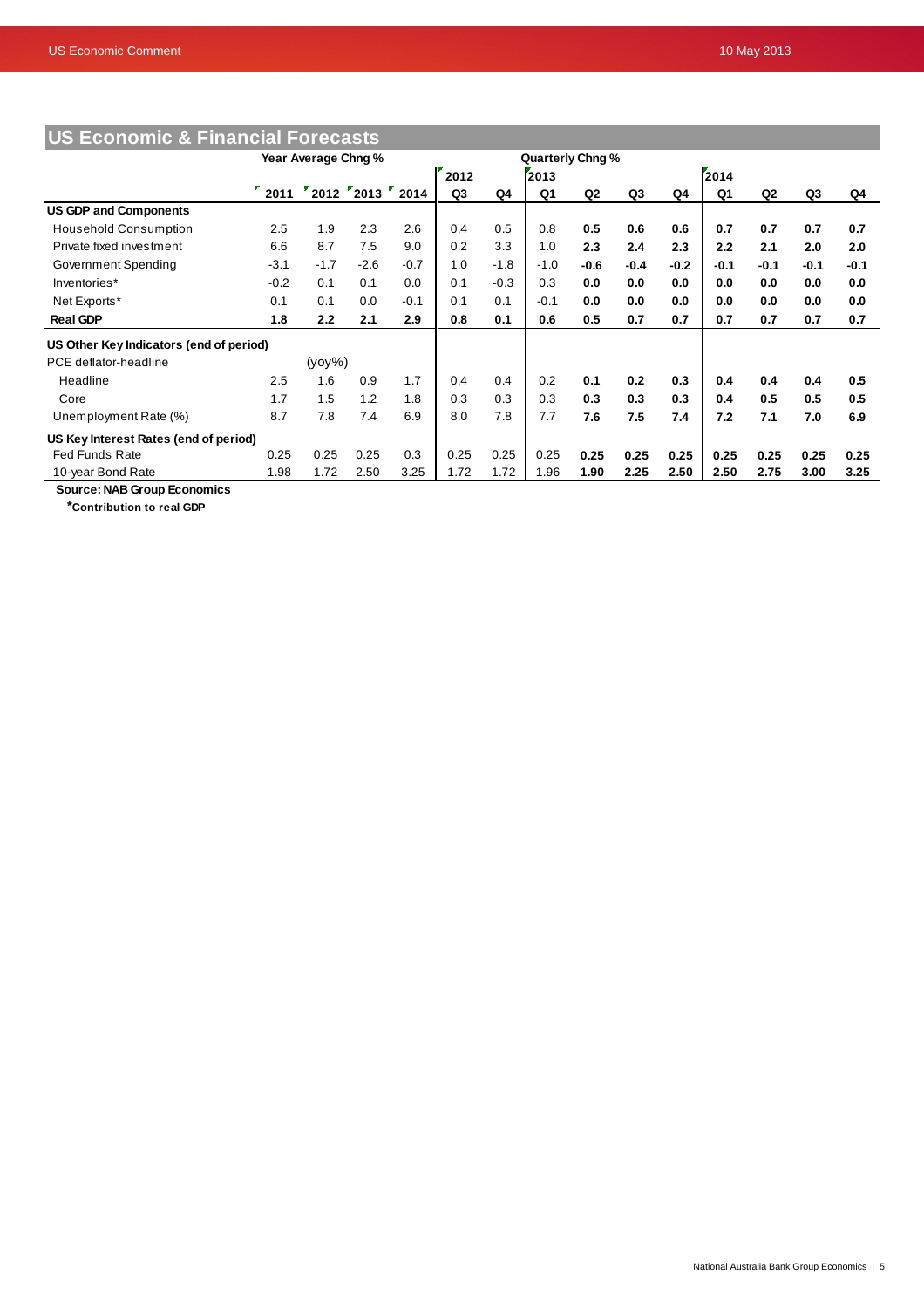# **Global Markets Research**

Peter Jolly Global Head of Research +61 2 9237 1406

### **Australia**

**Economics**  Rob Henderson Chief Economist, Markets +61 2 9237 1836

Spiros Papadopoulos Senior Economist +61 3 8641 0978

David de Garis Senior Economist +61 3 8641 3045

### **FX Strategy**

Ray Attrill Global Co-Head of FX Strategy +61 2 9237 1848

Emma Lawson Senior Currency Strategist +61 2 9237 8154

### **Interest Rate Strategy**

Skye Masters Head of Interest Rate Strategy +61 2 9295 1196

Rodrigo Catril Interest Rate Strategist +61 2 9293 7109

### **Credit Research**

Michael Bush Head of Credit Research +61 3 8641 0575

Ken Hanton Senior Credit Analyst +61 2 9237 1405

### **Equities**

Peter Cashmore Senior Real Estate Equity Analyst +61 2 9237 8156

## **New Zealand**

Stephen Toplis Head of Research, NZ +64 4 474 6905

Craig Ebert Senior Economist +64 4 474 6799

Doug Steel Markets Economist +64 4 474 6923

Mike Jones Currency Strategist +64 4 924 7652

Kymberly Martin **Strategist** +64 4 924 7654

# **UK/Europe**

Nick Parsons Head of Research, UK/Europe, and Global Co-Head of FX Strategy + 44 207 710 2993

Gavin Friend Markets Strategist +44 207 710 2155

Tom Vosa Head of Market Economics +44 207 710 1573

Simon Ballard Senior Credit Strategist +44 207 710 2917

Derek Allassani Research Production Manager +44 207 710 1532

# **Group Economics**

Alan Oster Group Chief Economist +61 3 8634 2927

Tom Taylor Head of Economics, International +61 3 8634 1883

Rob Brooker Head of Australian Economics +61 3 8634 1663

Alexandra Knight Economist – Australia +(61 3) 9208 8035

Vyanne Lai Economist – Agribusiness +61 3 8634 0198

Dean Pearson Head of Industry Analysis +(61 3) 8634 2331

Robert De Iure Senior Economist – Property +(61 3) 8634 4611

Brien McDonald Economist – Industry Analysis +(61 3) 8634 3837

Gerard Burg Economist – Industry Analysis +(61 3) 8634 2778

John Sharma Economist – Sovereign Risk +(61 3) 8634 4514

James Glenn Economist – Asia +(61 3) 9208 8129

Tony Kelly Economist – International +(61 3) 9208 5049

### **Important Notices**

**Disclaimer:** This document has been prepared by National Australia Bank Limited ABN 12 004 044 937 AFSL 230686 ("NAB"). Any advice contained in this document has been prepared without taking into account your objectives, financial situation or needs. Before acting on any advice in this document, NAB recommends that you consider whether the advice is appropriate for your circumstances. NAB recommends that you obtain and consider the relevant Product Disclosure Statement or other disclosure document, before making any decision about a product including whether to acquire or to continue to hold it. Products are issued by NAB unless otherwise specified.

So far as laws and regulatory requirements permit, NAB, its related companies, associated entities and any officer, employee, agent, adviser or contractor thereof (the "**NAB Group**") does not warrant or represent that the information, recommendations, opinions or conclusions contained in this document ("**Information**") is accurate, reliable, complete or current. The Information is indicative and prepared for information purposes only and does